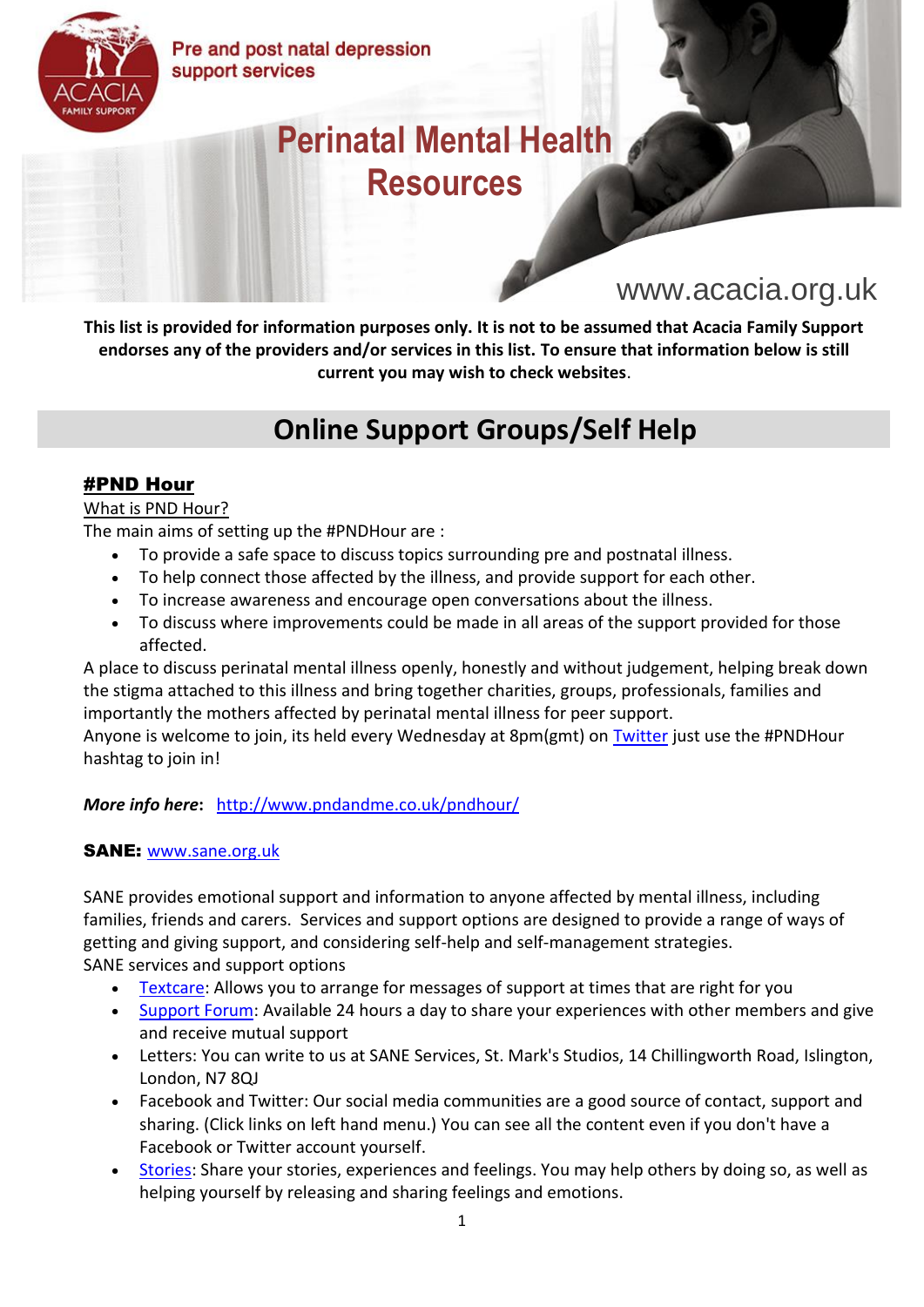• [Blogs:](http://www.sane.org.uk/how_you_can_help/blogging/) Share experiences, thoughts and opinions; invite others to comment and share their thoughts.

#### Mumsnet

[http://www.mumsnet.com](http://www.mumsnet.com/) General advice and messaging site where you can chat freely with other mums and get advice. Also, they have apps for your phone including: *Mumsnet Talk* – App available from App Store - with childrearing tips, straight-talking advice, support, or chat (at any hour), join the conversation on Mumsnet Talk wherever you are.

#### Netmums

[www.netmums.com](http://www.netmums.com/) – info on pregnancy, meet a mum, baby/toddler groups and online chat both local and national. Also, provides online access 'drop in clinic' to health visitor and midwife. Also have a **Netmums Chat** app available for free download from Playstore or Apple store.

#### **Elefriends**

[www.elefriends.org.uk](http://www.elefriends.org.uk/) is a supportive online community where you can be yourself. We all know what it's like to struggle sometimes, but now there's a safe place to listen, share and be heard. Elefriends is managed by Mind, the [mental health charity](http://www.mind.org.uk/) and its setup was supported by the Cabinet Office's Social Action Fund. The community is moderated to help to keep it safe. Moderators are available to respond to any questions or help with difficult situations during these hours:

• 6am-9am and 10am-2am 7 days a week

### **Apps**

#### PND Coach (Google Play App)

This application is meant to be used as a feelgood tool to help you lift your spirits on a day to day basis. It offers the possibility to educate yourself on postnatal depression, to use a diary to register positive feelings and to create a list of allies you can reach out to when in need. This application is not meant to replace the help received by specialists and medical professionals. This is a feelgood tool created to help women go through the difficult days of new motherhood by instilling optimism and self-care in their everyday lives.

#### Baby Buddy (google play/Apple)

**Baby Buddy** is designed to be a personal **baby** expert who will guide you through your pregnancy and the first six months of your **baby's** life. The app has been designed with parents and professionals to help you give your **baby** the best start in life and support your health and wellbeing. It incorporates maternal mental health tools and video's.

.

### **Other Online Resources**

**Samaritans –** www.samaritans.org

**Parenting blog:** <http://www.ahaparenting.com/blog/wake-up-happy-radical-self-care-parents> **PNDandme.co.uk** – weekly live chat. [www.pni-uk.com](http://www.pni-uk.com/) - information re PND and online **blogs How to look after your mental health:** [https://www.mentalhealth.org.uk/publications/how-to-mental](https://www.mentalhealth.org.uk/publications/how-to-mental-health)[health](https://www.mentalhealth.org.uk/publications/how-to-mental-health)

**How to overcome fear and anxiety:** [https://www.mentalhealth.org.uk/publications/overcome-fear](https://www.mentalhealth.org.uk/publications/overcome-fear-anxiety)[anxiety](https://www.mentalhealth.org.uk/publications/overcome-fear-anxiety)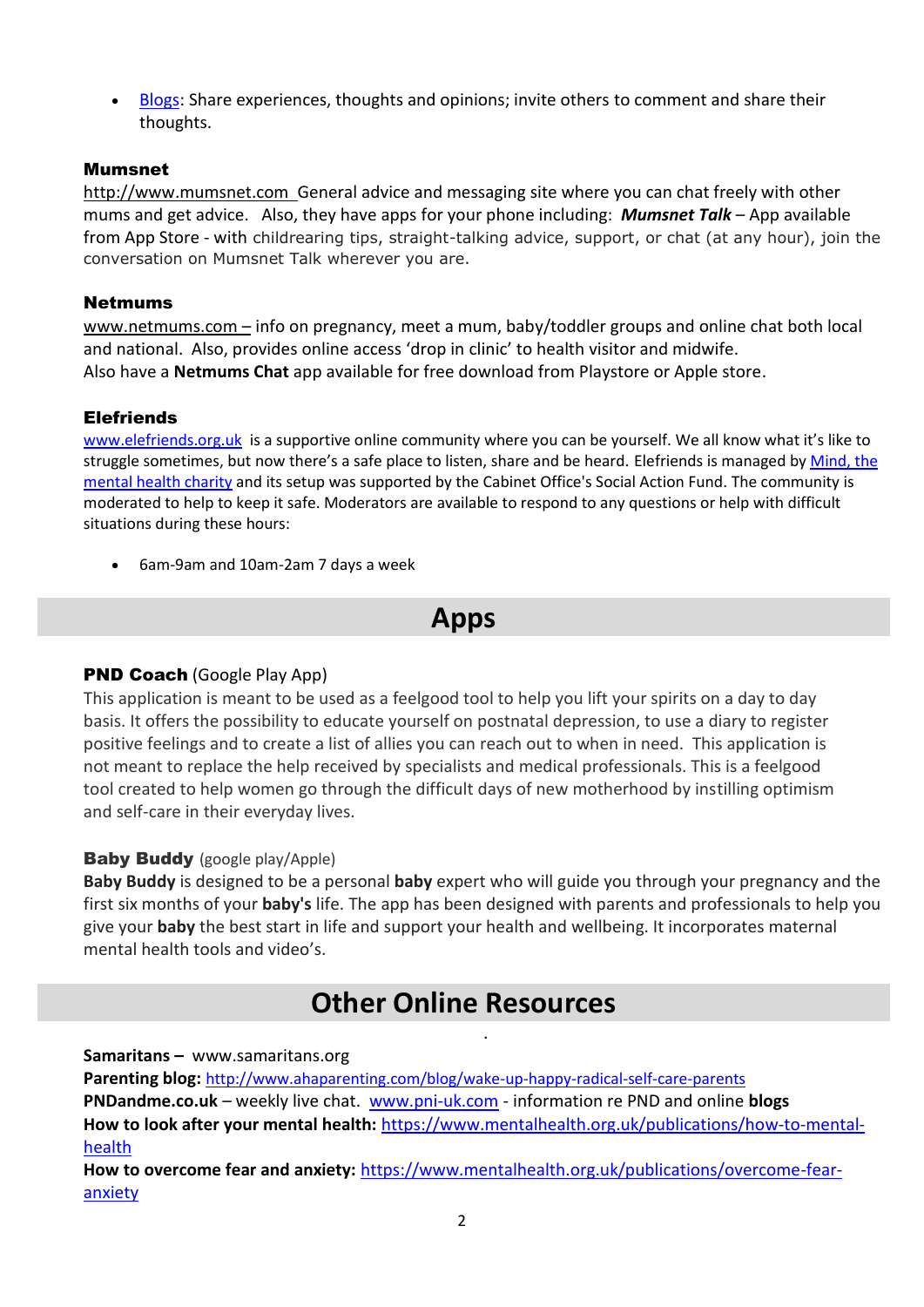PANDAS - [http://www.pandasfoundation.org.uk](http://www.pandasfoundation.org.uk/) - a variety of different PND support services available, including email support

**[http://www.mumsnet.com](http://www.mumsnet.com/)** Mumsnet is a website for parents in the UK. It hosts discussion forums where users share advice and information on parenting and many other topics. Mumsnet also has a Bloggers Network with 5,000 registered bloggers and a network of 180 local sites run in partnership with local editors.

**[www.netmums.com](http://www.netmums.com/)** – info on pregnancy, meet a mum, baby/toddler groups and much more Birmingham for families website

**[www.mind.org.uk](http://www.mind.org.uk/)**. Information re services such as sleep problems, panic attacks and much more **[www.moodjuice;](http://www.moodjuice/)** www.moodzone - self-help guides for anxiety and depression.

**[www.ntw.nhs.uk/pick/selfhelp](http://www.ntw.nhs.uk/pick/selfhelp)** - lots of self help material on topics such as: controlling anger, depression and low mood, domestic violence, eating disorders, food for thought, health anxiety, hearing voices, obsessions and compulsions, postnatal depression, sleeping problems, shyness and social anxiety, self harm, panic etc.

**[www.nationalselfharmnetwork](http://www.nationalselfharmnetwork/)** – 0800 622 6000

**[www.getselfhelp.co.uk](http://www.getselfhelp.co.uk/)**;

**[https://www.mybump2baby.com](https://www.mybump2baby.com/) -** Baby, toddler and family directory with reviews help & support [www.supportline.org.uk/problems](http://www.supportline.org.uk/problems) - helplines and websites and many, many topics, eg anger management, anxiety, counselling, debt, abortion, anti social behaviour and much more.**Young Minds**

- [www.youngminds.org.uk](http://www.youngminds.org.uk/) - Free advice and support for parents worried about their **children's behaviour,**  emotional problems and mental health. **Parent's helpline -** 0808 802 5544.

# **Telephone/Txt Helplines**

**Family Lives:** 0808 800 2222 – **listening service** on any aspect of parenting and family life inc info, advice, guidance, support inc bullying issues. Mon-Fri: 9 am to 9 pm, Sat-Sun: 10 am to 3 pm.

**Samaritans –** 08457 90 90 90 or Freephone: 116 123 – 24/7, www.samaritans.org

**Cry-sis helpline:** 08451 228 669 – for support to families with excessively crying, sleepless and demanding babies. See <https://helplines.org/helplines/> (under the Family & Parents tab) https://helplines.org/helplines/?fwp\_search=cry-sis&fwp\_topics=family-and-parents

**SANE:** 0300 304 7000 – 6-11 pm daily, [www.sane.org.uk](http://www.sane.org.uk/)

**PANDAS** - Helpline: 0843 28 98 401 - helpline is open every day between 9am-8pm. The PANDAS Helpline is manned by a team of trained volunteers who will be happy to chat with mums and signpost to other services.

**NHS** – Freephone: 111

**24/7 NHS urgent mental health helpline** to get expert advice and assessment for children and adults and you can call for yourself or on behalf of someone else. Find the contact number for your area here: [https://www.nhs.uk/nhs-services/mental-health-services/where-to-get-urgent-help-for](https://www.nhs.uk/nhs-services/mental-health-services/where-to-get-urgent-help-for-mental-health/)[mental-health/](https://www.nhs.uk/nhs-services/mental-health-services/where-to-get-urgent-help-for-mental-health/)

**Shout 85258** is a free, confidential, 24/7 text messaging support service for anyone who is struggling to cope. Just text SHOUT to 85258. The text is free and anonymous on all major UK networks.

**Support Line** – Tel: 01708 765 200 (hours vary), [info@supportline.co.uk.](mailto:info@supportline.co.uk) Provides emotional support on many issues. www.supportline.org.uk/problems